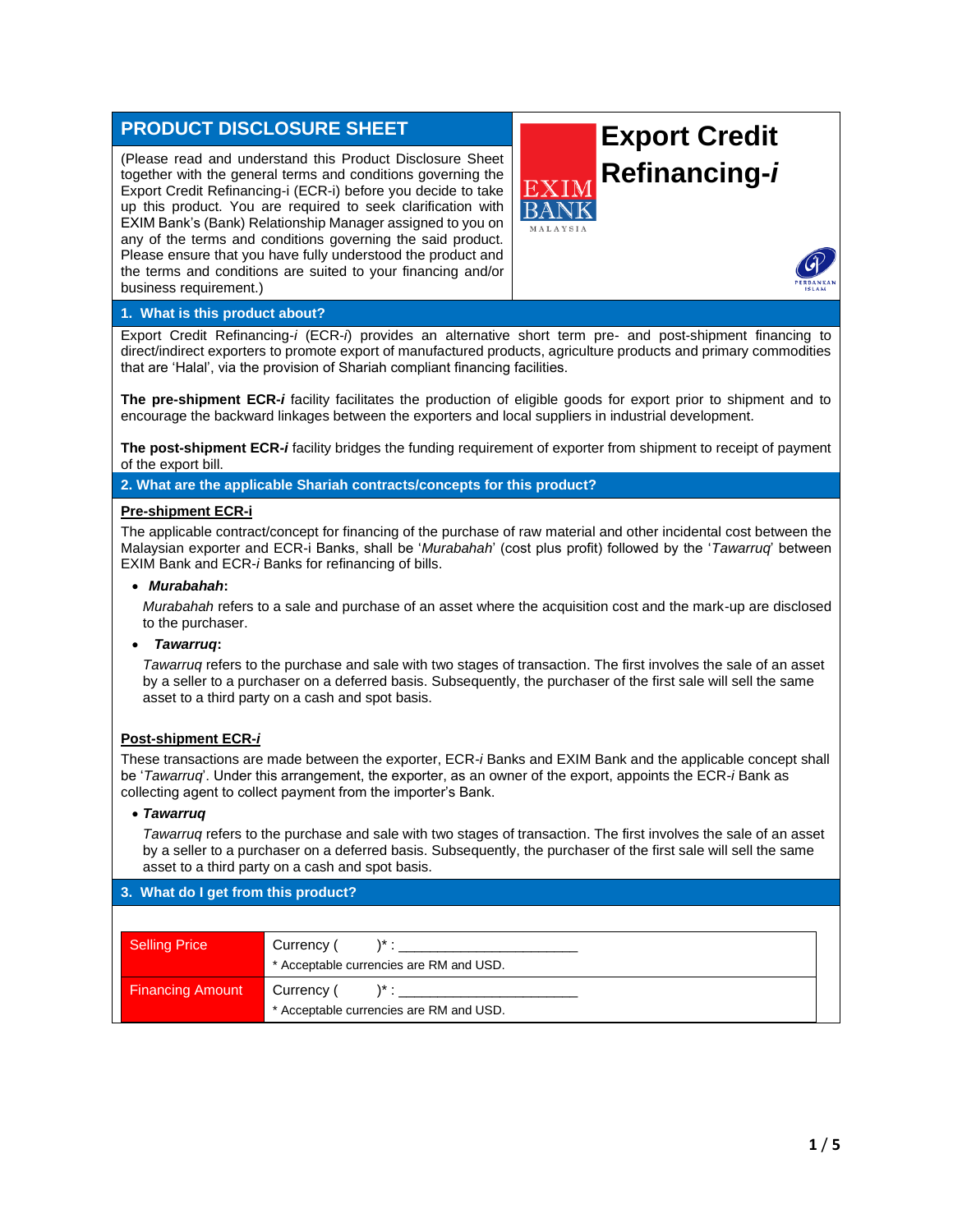| <b>Margin of Financing</b>                                                                                                                                                                                                                                                                                                                                                                                                                                                                                                                                                                                                                                                                                                                                                                                                              | <b>Pre-shipment</b>                                                                                                                                                                                                                                                                                       |                               |  |  |
|-----------------------------------------------------------------------------------------------------------------------------------------------------------------------------------------------------------------------------------------------------------------------------------------------------------------------------------------------------------------------------------------------------------------------------------------------------------------------------------------------------------------------------------------------------------------------------------------------------------------------------------------------------------------------------------------------------------------------------------------------------------------------------------------------------------------------------------------|-----------------------------------------------------------------------------------------------------------------------------------------------------------------------------------------------------------------------------------------------------------------------------------------------------------|-------------------------------|--|--|
|                                                                                                                                                                                                                                                                                                                                                                                                                                                                                                                                                                                                                                                                                                                                                                                                                                         | Order-Based<br>$\bullet$<br>• Direct Exporter: margin of financing is up to 95% on value of export order<br>• Indirect Exporter: up to 95% of ECR-i Domestic Letter of Credit (DLC), ECR-i<br>Domestic Purchase Order (DPO) or Local Purchase Order (LPO)<br>Certificate of Performance (CP)<br>$\bullet$ |                               |  |  |
|                                                                                                                                                                                                                                                                                                                                                                                                                                                                                                                                                                                                                                                                                                                                                                                                                                         | • Direct Exporter (Manufacturing & Trading) - 100% of Export Value of preceding<br>12 months                                                                                                                                                                                                              |                               |  |  |
|                                                                                                                                                                                                                                                                                                                                                                                                                                                                                                                                                                                                                                                                                                                                                                                                                                         | • Indirect Exporter (Manufacturing & Trading) - 80% of Export Value of preceding<br>12 months                                                                                                                                                                                                             |                               |  |  |
|                                                                                                                                                                                                                                                                                                                                                                                                                                                                                                                                                                                                                                                                                                                                                                                                                                         | <b>Post-shipment</b><br>Up to a maximum of 100% of export bill value. Subject to availability of ECR credit limit<br>with the commercial bank and EXIM Bank's administrative limit.                                                                                                                       |                               |  |  |
| <b>Tenure</b>                                                                                                                                                                                                                                                                                                                                                                                                                                                                                                                                                                                                                                                                                                                                                                                                                           | Pre-Shipment: Up to 120 days                                                                                                                                                                                                                                                                              | Post-Shipment: Up to 183 days |  |  |
| <b>Effective Profit Rate</b>                                                                                                                                                                                                                                                                                                                                                                                                                                                                                                                                                                                                                                                                                                                                                                                                            | Determined by EXIM from time to time.                                                                                                                                                                                                                                                                     |                               |  |  |
| • Margin of financing: XX%<br>• Total amount financed: RM xxx<br>• Tenure: XX days<br>· Bank's Profit rate (Ceiling profit rate) : XX%<br>• Bank's Selling price : RM xxx<br>• Effective profit rate: COF-i + Spread<br>Note: 1. The above example is only for illustration purpose and may not show the actual financing obligation.<br>2. The profit rate is subjected to cost of fund plus spread. The spread is based on the risk rating of the company and other<br>non-quantitative considerations.                                                                                                                                                                                                                                                                                                                               |                                                                                                                                                                                                                                                                                                           |                               |  |  |
| 4. What are my obligations?                                                                                                                                                                                                                                                                                                                                                                                                                                                                                                                                                                                                                                                                                                                                                                                                             |                                                                                                                                                                                                                                                                                                           |                               |  |  |
| • You are required to pay the Bank's Profit based on utilization amount which is computed based on prevailing<br>Bank's Effective Profit Rate (EPR), which will not exceed the Ceiling Rate (CR) (maximum profit rate that is<br>allowable to be charged).<br>. Under the variable rate financing concept, the Bank shall grant ibra' on the difference between the amount of<br>profit calculated based on the CR and the amount of profit based on the EPR.<br>• You are required to make a full settlement for the outstanding profit payment and principal portion of the Bank's<br>Sale Price upon maturity of the facility and based on the payment schedule provided or notified by the Bank<br>from time to time.<br>. You are also required to provide additional security as and when required by the Bank from time to time. |                                                                                                                                                                                                                                                                                                           |                               |  |  |
| 5. What are the fees and charges I have to pay?                                                                                                                                                                                                                                                                                                                                                                                                                                                                                                                                                                                                                                                                                                                                                                                         |                                                                                                                                                                                                                                                                                                           |                               |  |  |
|                                                                                                                                                                                                                                                                                                                                                                                                                                                                                                                                                                                                                                                                                                                                                                                                                                         |                                                                                                                                                                                                                                                                                                           |                               |  |  |
| No.<br><b>Type of Fees and Charges</b>                                                                                                                                                                                                                                                                                                                                                                                                                                                                                                                                                                                                                                                                                                                                                                                                  |                                                                                                                                                                                                                                                                                                           | Quantum                       |  |  |
| New application for access<br>1.                                                                                                                                                                                                                                                                                                                                                                                                                                                                                                                                                                                                                                                                                                                                                                                                        |                                                                                                                                                                                                                                                                                                           | <b>RM50</b>                   |  |  |
| 2.                                                                                                                                                                                                                                                                                                                                                                                                                                                                                                                                                                                                                                                                                                                                                                                                                                      | Application for ECR-i Certificate of Performance (CP)                                                                                                                                                                                                                                                     |                               |  |  |

RM50 RM50

• Issuance of CP • Revision of CP Limit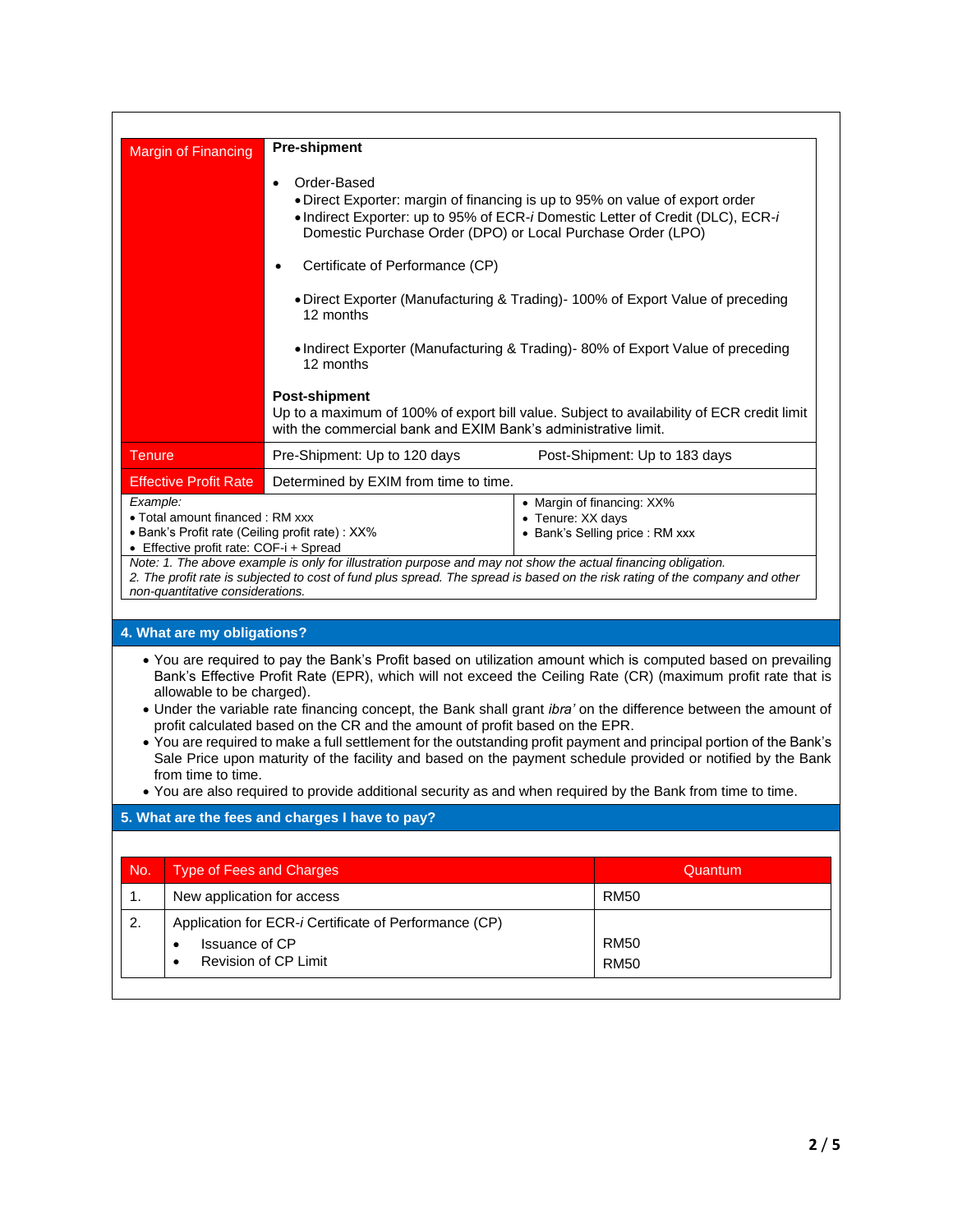| No.              | <b>Type of Fees and Charges</b>                                                                                                                                                                                                                       | Quantum                                                                                                        |
|------------------|-------------------------------------------------------------------------------------------------------------------------------------------------------------------------------------------------------------------------------------------------------|----------------------------------------------------------------------------------------------------------------|
| 3.               | Pre-Shipment (Processing Fee per transaction)<br>Lodgment<br>٠<br><b>Disbursement</b><br>$\bullet$<br><b>Partial Disbursement</b><br>٠<br><b>Early Settlement</b><br>٠<br>Redemption<br>$\bullet$                                                     | RM <sub>5</sub><br>RM <sub>5</sub><br>RM <sub>5</sub><br>RM <sub>5</sub><br>RM <sub>5</sub>                    |
| $\overline{4}$ . | Post-Shipment (Processing Fee per transaction)<br>Refinancing<br>$\bullet$<br><b>Early Settlement</b><br>$\bullet$<br>Redemption<br>$\bullet$                                                                                                         | RM <sub>5</sub><br>RM <sub>5</sub><br>RM <sub>5</sub>                                                          |
| 5.               | Report (Processing Fee per transaction)<br>Daily Confirmation Report<br>$\bullet$<br>Pre-Shipment Month-end Profit Report<br>$\bullet$<br>Post-Shipment Quarterly Report<br>٠                                                                         | RM <sub>5</sub><br><b>RM10</b><br><b>RM10</b>                                                                  |
| 6.               | Online update for ECR-i Transactions<br>Pre-Shipment<br>Lodgment<br>$\bullet$<br><b>Disbursement</b><br>$\bullet$<br><b>Partial Disbursement</b><br>٠<br><b>Early Settlement</b><br>٠<br>Redemption<br>٠<br>Post-Shipment<br>Refinancing<br>$\bullet$ | <b>RM10</b><br><b>RM10</b><br><b>RM10</b><br><b>RM10</b><br><b>RM10</b><br><b>RM10</b>                         |
| 7.               | <b>Early Settlement</b><br>$\bullet$<br>Redemption<br>$\bullet$<br><b>Others</b>                                                                                                                                                                      | <b>RM10</b><br><b>RM10</b>                                                                                     |
|                  | Request for Increase in Administrative Limit (more than<br>$\bullet$<br>RM100 Million)<br>Special Approval<br>$\bullet$<br><b>Handling Fees</b><br>٠<br><b>Remittances Fees</b><br>$\bullet$                                                          | <b>RM200</b><br><b>RM50</b><br><b>RM50</b><br>RM <sub>5</sub>                                                  |
| 8.               | <b>Stamp Duty</b>                                                                                                                                                                                                                                     | As per the Stamp Act 1949 in Malaysia<br>and/or stamping requirement in other<br>jurisdiction (if applicable). |
| 9.               | <b>SWIFT Charges</b>                                                                                                                                                                                                                                  | <b>RM70</b>                                                                                                    |
| 10.              | <b>Audit Confirmation Fee</b>                                                                                                                                                                                                                         | <b>RM100</b>                                                                                                   |
| 11.              | Redemption Letter/Statement Fee                                                                                                                                                                                                                       | RM50 (SME Customer)                                                                                            |
| 12.              | Letter of Support Fee                                                                                                                                                                                                                                 | RM100 (SME Customer)                                                                                           |
| 13.              | Legal Fee                                                                                                                                                                                                                                             | As charged by Lawyer                                                                                           |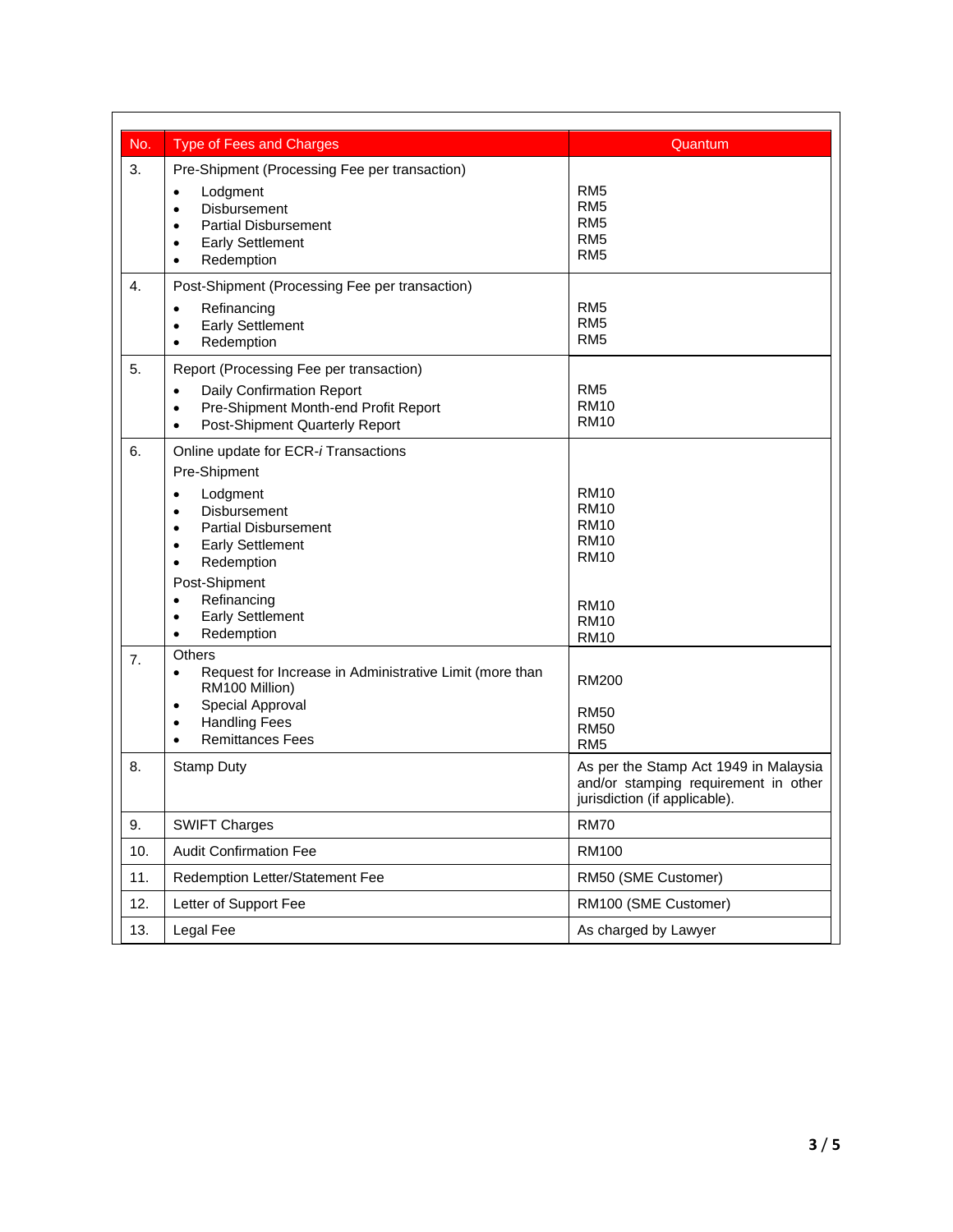|  | 14. | Postage / Delivery Charges           |                               |
|--|-----|--------------------------------------|-------------------------------|
|  |     | <b>Local Party</b>                   |                               |
|  |     | Normal Mail<br>$\bullet$             | Min.RM3                       |
|  |     | <b>Registered Mail</b><br>$\bullet$  | Min.RM6                       |
|  |     | Courier / Hand delivery<br>$\bullet$ | Min.RM7                       |
|  |     | <b>Foreign Party</b>                 |                               |
|  |     | Normal Mail<br>$\bullet$             | Min.RM4                       |
|  |     | <b>Registered Mail</b><br>$\bullet$  | Min.RM8                       |
|  |     | Courier<br>$\bullet$                 | Min.RM50 - varies on location |

Please request from your Relationship Manager for the Bank's Standard Fees and Charges on Islamic Products and Services. If there are any changes in fees and charges that are applicable to your facility, the Bank will notify you at least 21 calendar days prior to the effective date of implementation.

# **6. What if I fail to fulfill my obligation?**

We shall charge you a compensation for late payment:

#### **Before Maturity**

Bank's actual loss or up to one percent (1%) per annum:-

i.on instalment in arrears during the Tenure of the Facility; or

Formula: Instalment(s) in arrears x up to 1% x No. of overdue day(s)/ \*365

ii.on the outstanding balance in the event of default causing the entire Facility to be recalled or brought to court for judgement prior to maturity;

Formula: \*\*Outstanding Balance x up to 1% x No. of overdue day(s)/ \*365

#### **After Maturity/ Post Judgement**

Bank's actual loss or up to Islamic Interbank Money Market ("IIMM") rate or any other rate specified by Bank Negara Malaysia:-

i.on the outstanding balance beyond the maturity period of the financing; or

Formula: \*\*Outstanding Balance x Prevailing IIMM% x No. of overdue day(s)/\*365

ii.on the outstanding balance after the judgement notwithstanding the maturity of the Facility.

Formula: \*\*\*Judgement Sum x Prevailing IIMM% x No. of overdue day(s)/ \*365

The Compensation for Late Payment shall not be compounded.

**Note**: \*May change subject to currency of the financing

- \*\*Outstanding Balance = Outstanding Cost + Accrued Profit
- \*\*\*Judgement Sum is equivalent to Outstanding Balance

#### **7. What if I fully settle the financing before its maturity?**

We shall grant rebate (*Ibra'*) on:

- On profit for the difference between profit at CR per annum and the EPR;
- On the Cost (Bank's Purchase Price) and the appropriate profit thereon in case that the Facility is not fully disbursed after expiry of the Availability Period; and
- On the profit for early settlement of the Bank's Sale Price or due to termination of the Facility, restructuring exercise. In the event of default, cancellation, redemption, prepayment before the maturity date.